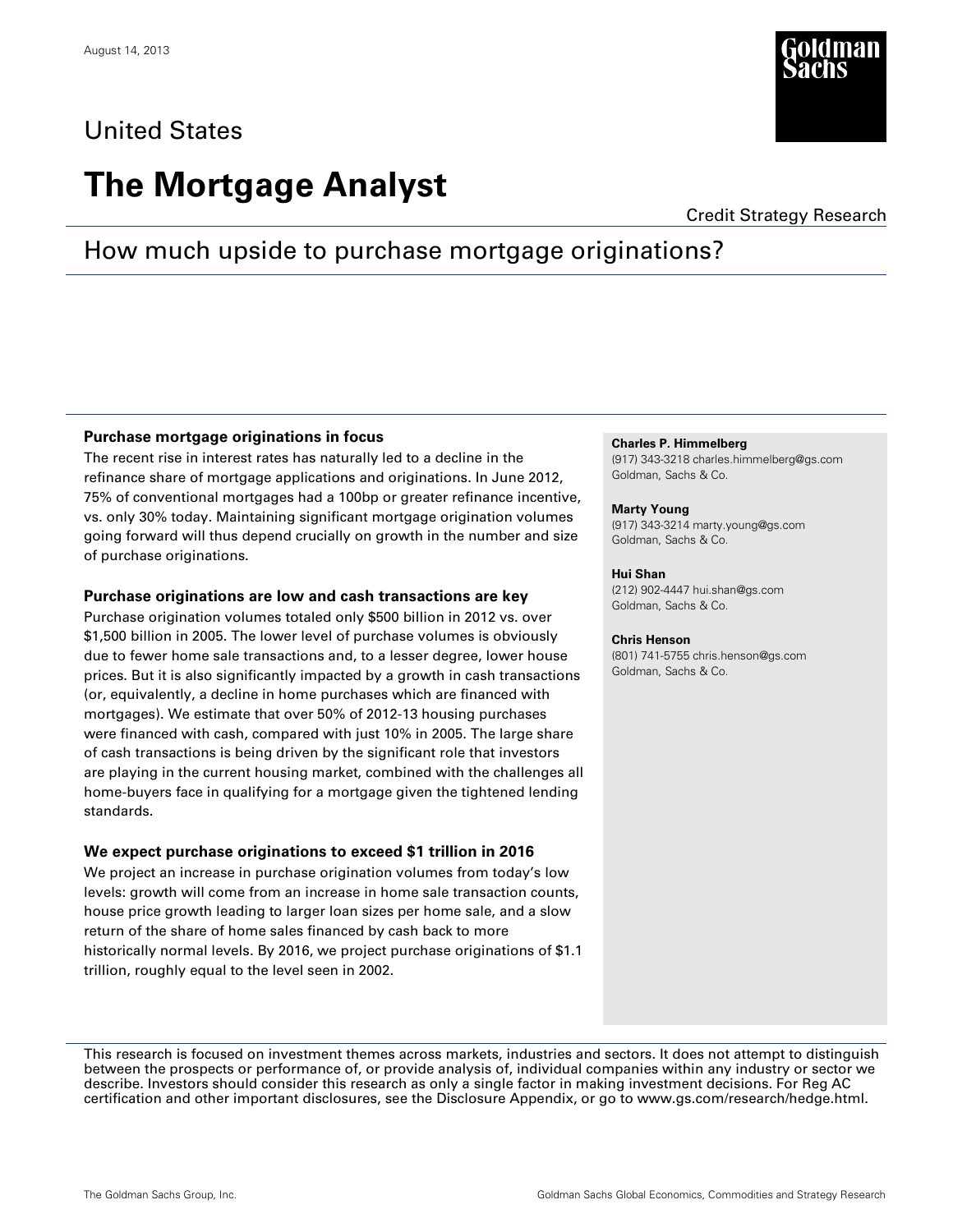### **How much upside to purchase mortgage originations?**

Mortgage interest rates increased 100bp from May to July, leaving many borrowers who would have been able to refinance out-of-the-money for refinancing. In June 2012, 75% of conventional mortgages had a 100bp or greater refinance incentive, vs. only 30% today. Although July prepay prints came in faster than many expected, refinance speeds are almost certain to fall in the coming months. With refinancing volume declining, many investors ask to what extent purchase mortgage originations can make up the shortfall. In this Mortgage Analyst, we revisit our outlook for purchase mortgage originations.

#### **Purchase mortgage originations are currently very low**

According to statistics published by the Mortgage Bankers Association (MBA), purchase mortgage originations totaled \$503 billion in 2012. This level is comparable to the origination levels seen in the mid-1990s when the mortgage market was only one third of today's size (Exhibits 1 and 2).

There are good reasons to believe that normalized purchase originations should not go back to the peak year of 2005 when purchases originations totaled \$1.5 trillion. For example, the homeownership rate was 69% in 2005, 5 percentage points above the long-run average of 64%. House prices were far above the fair value determined by fundamental factors such as income and population. Lending standards were exceedingly loose with many lenders extending mortgage credit on the expectation that house prices would continue to rise.

In all likelihood, underwriting standards should not deteriorate to the levels seen in 2005 any time soon and house prices should not return to the 2006 peak over the next few years. But what purchase origination levels should we expect in a normalized environment?

#### **Exhibit 1: Purchase originations are low in levels…**  Annual purchase mortgage originations from 1990 to 2012



**Exhibit 2: … and as percent of mortgage outstanding**  Annual purchase mortgage originations as percent of total mortgage outstanding from 1990 to 2012



#### Source: MBA. Source: MBA, Federal Reserve, Goldman Sachs Global Investment Research.

### **The share of cash transactions is the key**

To answer this question, it is instructive to think through the determinants of purchase mortgage originations. Mechanically, purchase origination volume can be decomposed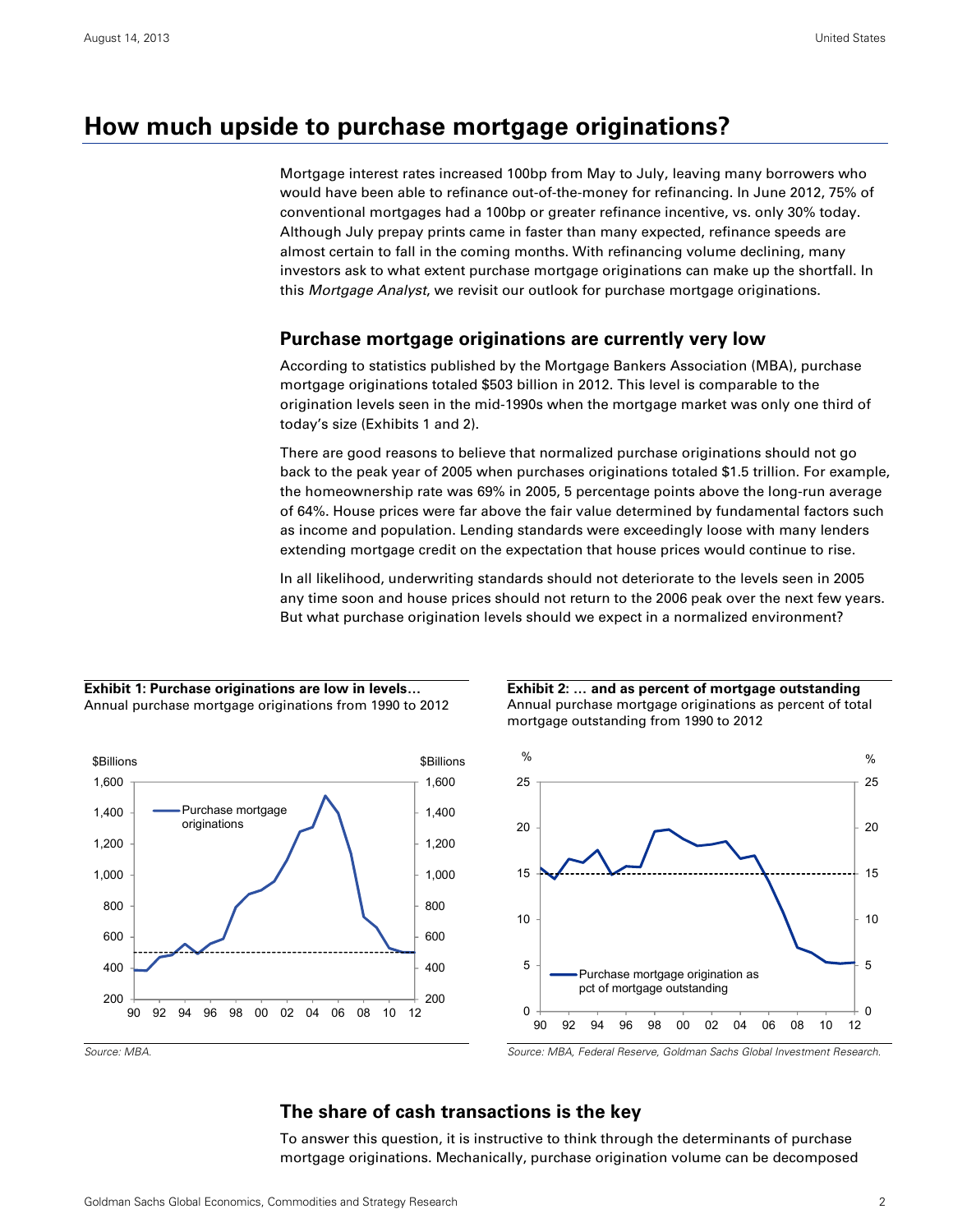into three pieces: (1) total number of home purchases, (2) the average dollar price of the home purchase, and (3) the dollars of mortgage originated per dollar of home purchase:

#### $p$ urchase originations  $=$

(number of sales) \* (average sales price) \* (mortgage dollars per dollar of home purchase)

A forecast of mortgage purchase origination volume, then, can be derived from forecasts of these three factors.

Combining the MBA data on mortgage originations and the sales and price data provided by the Census Bureau and the National Association of Realtors (NAR), we can back out the last piece of the above equation—mortgages taken out per dollar of home purchase. Exhibit 3 shows this measure from 2005 to 2013. Before the crisis, for each dollar of home sales transaction, 67 cents were taken out to finance the transaction. Currently, only 44 cents are being borrowed to finance each dollar transaction. This decline in the amount of mortgage financing explains roughly 40% of the total decline in mortgage origination volume from 2005 to 2012.

What explains the sharp decline in the fraction of home purchase transactions financed by mortgages? The key explanation lies in cash transactions: home sales that are financed with all cash and no mortgage. Although we do not have data to measure the number of cash transactions directly, we can estimate the percent of cash transactions indirectly by comparing the home sales data reported by the Census Bureau and NAR with the mortgage origination data reported by MBA and the Lender Processing Services (LPS). Because we have to combine several different data sources and make certain assumptions in calculating the cash transaction series, the *level* of our estimates may be inaccurate. But the *change* in the series over time should provide useful information about the underlying market trend that we care about.

#### **Exhibit 3: Mortgage origination dollars per dollar of home purchase fell significantly over the past few years…**  Purchase mortgage origination dollars per dollar of home purchase (4-quarter moving average)



#### **Exhibit 4: …reflecting the sharply rising share of cash transactions**



Estimated percent cash transactions by count and by dollar amount (4-quarter moving average)

Exhibit 4 shows the estimated cash transactions as percent of total home sales both by transaction count and by transaction dollar amount. Relative to the pre-crisis years, percent cash transactions has risen by about 30 percentage points. This change is broadly in line with the increases suggested by DataQuick data. The 30 percentage point increase in

Source: Goldman Sachs Global Investment Research. Source: Goldman Sachs Global Investment Research.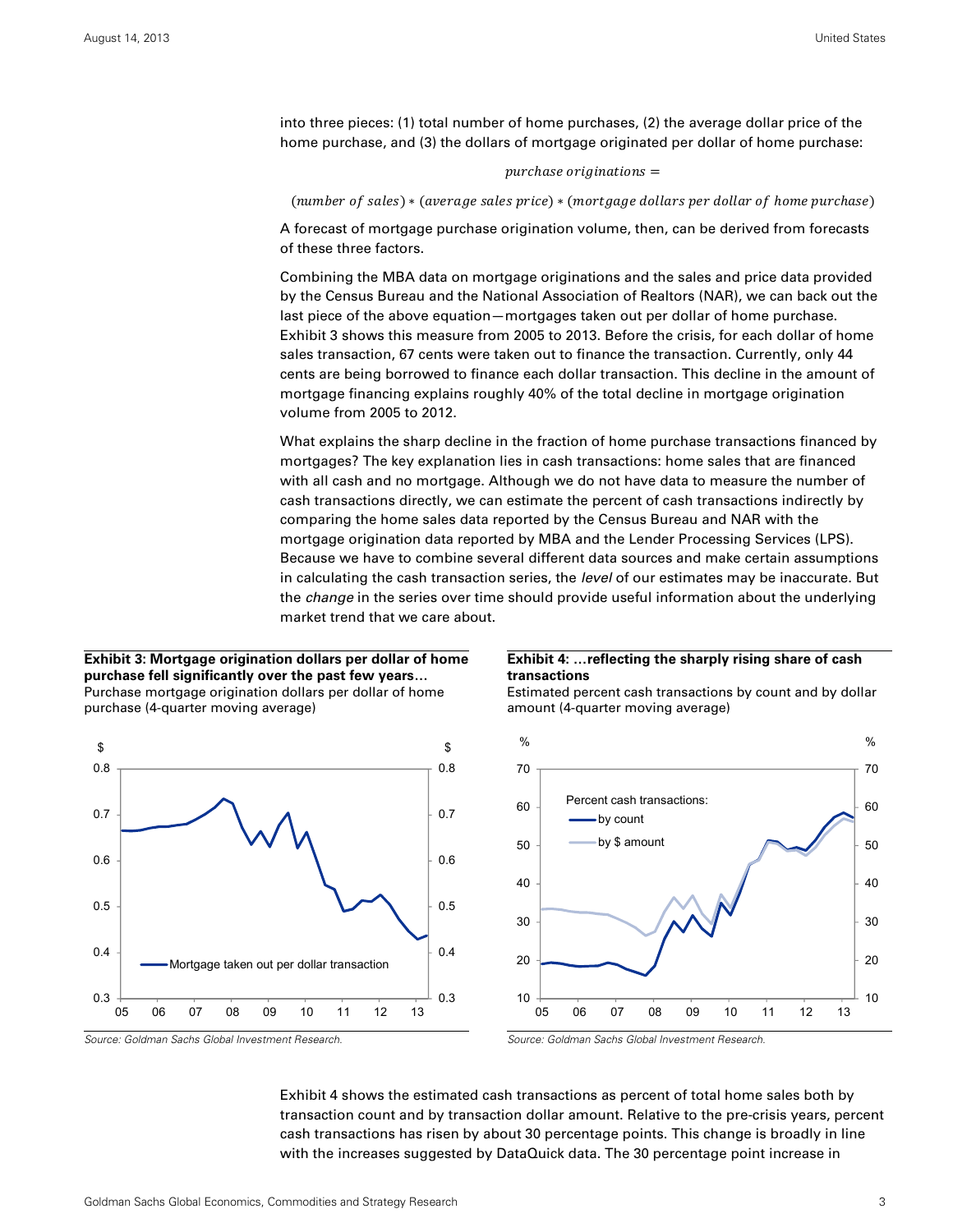percent cash transactions explains almost the entire decline in the "mortgage per dollar transaction" series (with the remainder explained by small changes in average LTV ratios per mortgage). We do not have data to assess who these all-cash homebuyers are, but presumably investors who have been purchasing distressed properties and turning them into rental units have played an important role.

#### **Purchase originations expected to exceed \$1 trillion in 2016**

Forecasting purchase mortgage originations requires forward views on (1) the number of home sales, (2) the average price of home sales, and (3) the future path of the "mortgage per dollar transaction" series. For home sales, we apply our published forecasts for existing and new home sales for 2013-2016 (see appendix forecast table for detail). We assume 1% annual growth rate for 2017-2022 which is roughly the long-run population growth rate (Exhibit 5). For average price of home sales, we apply our national house price forecast over the next 10 years based on a bottom-up house price model<sup>1</sup> (Exhibit 6). Over the next 10 years, we expect total home sales and average home prices to each increase 30% cumulatively.

#### **Exhibit 5: We expect home sales to continue to recover**  Actual and projected total home sales (existing and new)





Source: Census Bureau, NAR, Goldman Sachs Global Investment Research. Source: Census Bureau, NAR, Goldman Sachs Global Investment Research.

In our previous research on projecting purchase mortgage originations, we applied similar house price and home sales forecasts.<sup>2</sup> But we used the Federal Reserve Senior Loan Officer Opinion Survey (SLOOS) to construct a lending standard measure, a proxy for the mortgage per dollar transaction measure. We also made a conservative assumption that lending standards remain unchanged during the forecasting period. The percent of cash transactions is unusually high at present. In our view, investor activity should slowdown as house prices increase and rental yields compress, and banks should be more willing to extend mortgage credit as the housing market recovers and the regulatory landscape becomes less uncertain. Since it is difficult to precisely estimate the future evolution of allcash home sales, we present three scenarios: our baseline scenario is for the amount of

1





<sup>&</sup>lt;sup>1</sup> See "House prices to decelerate, but should resist slow growth scenario", The Mortgage Analyst, July 12, 2013.

<sup>&</sup>lt;sup>2</sup> See "Mortgage Originations will Stay High in the Next 4-8 Quarters," The Mortgage Analyst, November 2, 2012.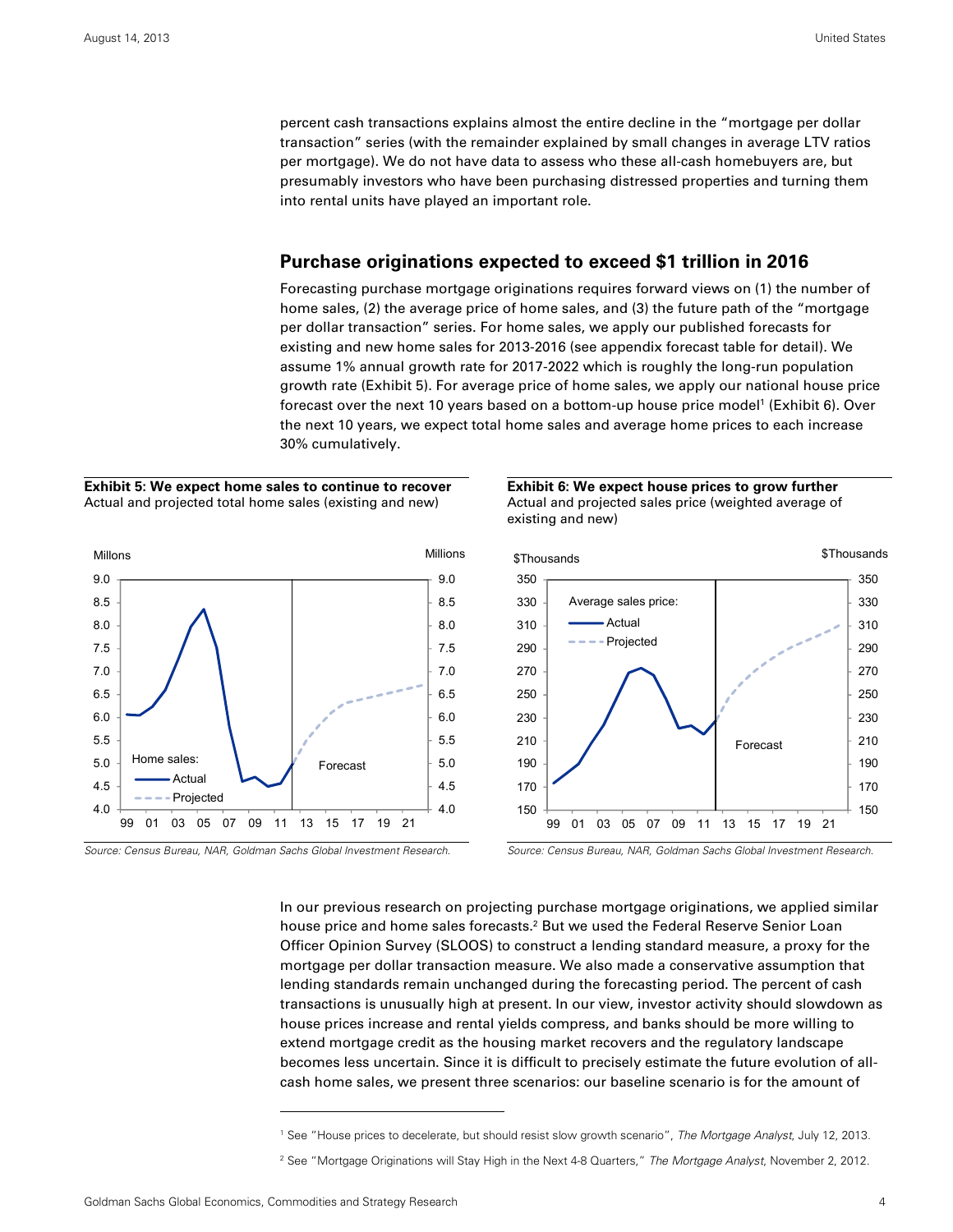mortgage taken out to finance each dollar transaction to return to normal in four years. In a faster/slower recovery scenario, this measure returns to normal in two/six years instead (Exhibit 7).

**Exhibit 7: We expect mortgage origination dollars per dollar of home purchase to return to pre-cycle levels**  Mortgage origination dollars per dollar of home purchase returns to normal in 2 (faster recovery), 4 (baseline), or 6 (slower recovery) years



#### **Exhibit 8: …which drives purchase originations to exceed \$1 trillion in 2016**

Mortgage origination dollars per dollar of home purchase returns to normal in 2 (faster recovery), 4 (baseline), or 6 (slower recovery) years



Putting all the pieces together, we expect purchase mortgage originations to reach \$750 billion in 2014 under our baseline scenario. If all-cash home sales normalize at a faster/slower pace, the projected originations in 2014 would be \$850/\$720 billion. In 2016, purchase originations should exceed \$1 trillion under our baseline scenario. Because our assumption on mortgage financing per dollar transaction converges among the three scenarios, purchase mortgage originations reach \$1.3 trillion in 2020 in all scenarios.

In summary, purchase mortgage originations are currently very low both in levels and as a fraction of total mortgage outstanding. Although the declines in home sales and house prices during the downturn contributed to the depressed purchase originations, the lowerthan-normal level of mortgage financing per dollar transaction also played an important role. Indeed, purchase originations did not grow from 2011 to 2012 even though home sales and house prices each increased approximately 10%. In the coming years, we expect the percent of cash sales and the mortgage per dollar transaction level to return to normal, though with uncertainty about the recovery speed. As a result, we project purchase mortgage originations to double over the next four years, reaching \$1.1 trillion in 2016, a level comparable to the purchase origination volume seen in 2002.

#### **Hui Shan, Marty Young and Charlie Himmelberg**

Source: Goldman Sachs Global Investment Research. Source: MBA and Goldman Sachs Global Investment Research.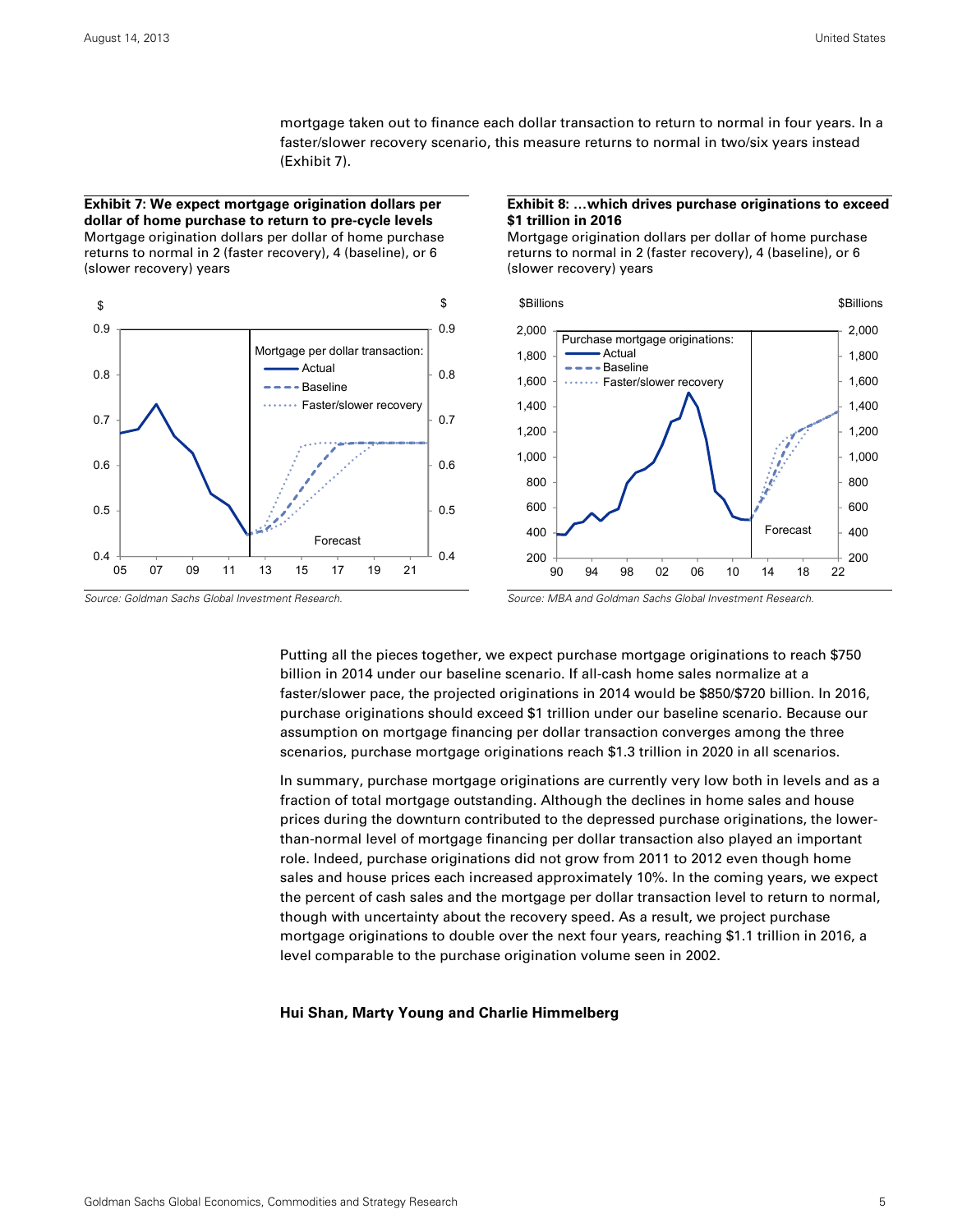## **Appendix Table**

**The outlook for housing measures, mortgage rates, and mortgage originations** 

|                                               | 2012           |                |       |                | 2013           |       |       |                | 2014           |                |                |                | <b>Annual Data</b> |       |       |       |       |
|-----------------------------------------------|----------------|----------------|-------|----------------|----------------|-------|-------|----------------|----------------|----------------|----------------|----------------|--------------------|-------|-------|-------|-------|
|                                               | Q <sub>1</sub> | Q <sub>2</sub> | Q3    | Q <sub>4</sub> | Q <sub>1</sub> | Q2    | Q3    | Q <sub>4</sub> | Q <sub>1</sub> | Q <sub>2</sub> | Q <sub>3</sub> | Q <sub>4</sub> | 2012               | 2013  | 2014  | 2015  | 2016  |
| <b>Housing Measures</b>                       |                |                |       |                |                |       |       |                |                |                |                |                |                    |       |       |       |       |
| Housing Starts (SAAR, Thousands)              | 714            | 741            | 781   | 896            | 957            | 872   | 944   | 1,012          | 1,070          | 1.141          | ,222           | 1,293          | 783                | 946   | 1.182 | 1.447 | 1,626 |
| Single Family                                 | 486            | 517            | 547   | 597            | 630            | 593   | 647   | 699            | 744            | 799            | 862            | 918            | 537                | 642   | 831   | 1,046 | 1,208 |
| Multi Family                                  | 228            | 224            | 235   | 299            | 328            | 279   | 297   | 313            | 326            | 342            | 360            | 374            | 247                | 304   | 351   | 400   | 418   |
| Home Sales (SAAR, Thousands)                  |                |                |       |                |                |       |       |                |                |                |                |                |                    |       |       |       |       |
| New Home Sales                                | 351            | 360            | 376   | 386            | 449            | 470   | 451   | 489            | 522            | 560            | 603            | 644            | 368                | 465   | 582   | 736   | 854   |
| <b>Total Existing Home Sales</b>              | 4,497          | 4.510          | 4,740 | 4,897          | 4,943          | 5,063 | 5.092 | 5.126          | 5,184          | 5,242          | 5,300          | 5,358          | 4,661              | 5,056 | 5,271 | 5,410 | 5,485 |
|                                               |                |                |       |                |                |       |       |                |                |                |                |                |                    |       |       |       |       |
| Case-Shiller National House Prices (YoY %Chq) | $-1.4$         | 1.0            | 2.7   | 5.4            | 7.7            | 7.3   | 7.4   | 7.0            | 5.5            | 5.2            | 4.9            | 4.6            | 5.4                | 7.0   | 4.6   | 3.5   | 2.8   |
|                                               |                |                |       |                |                |       |       |                |                |                |                |                |                    |       |       |       |       |
| Homeownership Rate (%)                        | 65.6           | 65.6           | 65.3  | 65.3           | 65.2           | 65.1  | 64.9  | 64.8           | 64.7           | 64.7           | 64.6           | 64.5           | 65.3               | 64.8  | 64.5  | 64.7  | 64.8  |
| Household Formation (Millions)                |                |                |       |                |                |       |       |                |                |                |                |                | 1.0                | 1.2   | 1.3   | 1.3   | 1.3   |
|                                               |                |                |       |                |                |       |       |                |                |                |                |                |                    |       |       |       |       |
| <b>Interest Rates</b>                         |                |                |       |                |                |       |       |                |                |                |                |                |                    |       |       |       |       |
| 10-Year Treasury (%)                          | 2.2            | 1.7            | 1.7   | 1.8            | 1.9            | 2.5   | 2.7   | 2.8            | 2.9            | 3.0            | 3.2            | 3.3            | 1.8                | 2.8   | 3.3   | 3.5   | 4.0   |
| PMMS 30-Year Fixed-Rate Mortgage (%)          | 4.0            | 3.7            | 3.4   | 3.4            | 3.6            | 4.5   | 4.5   | 4.5            | 4.5            | 4.7            | 4.8            | 4.9            | 3.4                | 4.5   | 4.9   | 5.3   | 5.9   |
|                                               |                |                |       |                |                |       |       |                |                |                |                |                |                    |       |       |       |       |
| <b>Mortgage Originations</b>                  |                |                |       |                |                |       |       |                |                |                |                |                |                    |       |       |       |       |
| Total 1-4 Family (\$Billions)                 | 373            | 395            | 471   | 511            | 482            | 494   | 341   | 313            | 279            | 320            | 296            | 265            | 1,750              | 1,630 | 1,160 | 1,080 | 1,073 |
| <b>Purchase Originations</b>                  | 119            | 132            | 129   | 123            | 125            | 178   | 168   | 151            | 134            | 221            | 211            | 189            | 503                | 622   | 755   | 913   | 1,066 |
| Refinance Originations                        | 254            | 263            | 342   | 388            | 357            | 316   | 175   | 159            | 140            | 118            | 108            | 95             | 1,247              | 1,008 | 462   | 337   | 286   |
| Refinance Share (%)                           | 68             | 67             | 73    | 76             | 74             | 64    | 51    | 51             | 50             | 37             | 36             | 36             | 71                 | 62    | 40    | 31    | 27    |

Note 1: Annual data for housing starts and home sales are annual averages. Annual data for Case-Shiller National House Prices and Homeownership Rate are year-end numbers. Annual data for mortgage originations are the sum of quarterly originations.

Note 2: The Case-Shiller National House Price index is a weighted average of metro-level HPIs for 366 metro cities where the weights are dollar values of single-family housing stock reported in the 2000 Census. Note 3: Interest Rates refer to period end values.

Note 4: Sources of actual series are Census Bureau, NAR, Fiserv Case-Shiller, Federal Reserve, Freddie Mac and MBA.

Source: Goldman Sachs Global Investment Research.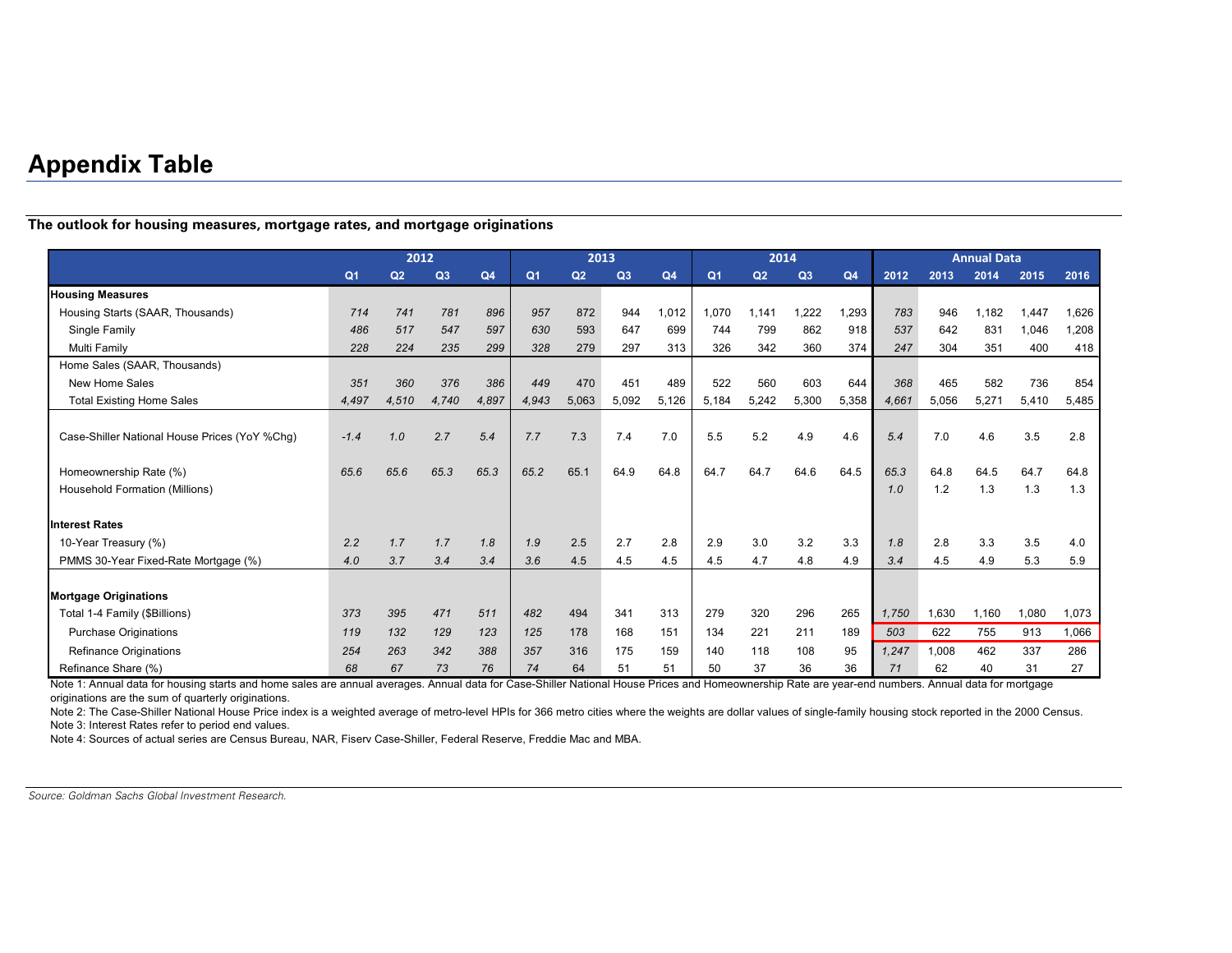## **Disclosure Appendix**

### **Reg AC**

We, Charles P. Himmelberg, Marty Young, Hui Shan and Chris Henson, hereby certify that all of the views expressed in this report accurately reflect our personal views about the subject company or companies and its or their securities. We also certify that no part of our compensation was, is or will be, directly or indirectly, related to the specific recommendations or views expressed in this report.

### **Disclosures**

#### **Regulatory disclosures**

#### **Disclosures required by United States laws and regulations**

See company-specific regulatory disclosures above for any of the following disclosures required as to companies referred to in this report: manager or co-manager in a pending transaction; 1% or other ownership; compensation for certain services; types of client relationships; managed/comanaged public offerings in prior periods; directorships; for equity securities, market making and/or specialist role. Goldman Sachs usually makes a market in fixed income securities of issuers discussed in this report and usually deals as a principal in these securities.

The following are additional required disclosures: Ownership and material conflicts of interest: Goldman Sachs policy prohibits its analysts, professionals reporting to analysts and members of their households from owning securities of any company in the analyst's area of coverage. Analyst compensation: Analysts are paid in part based on the profitability of Goldman Sachs, which includes investment banking revenues. Analyst as officer or director: Goldman Sachs policy prohibits its analysts, persons reporting to analysts or members of their households from serving as an officer, director, advisory board member or employee of any company in the analyst's area of coverage. Non-U.S. Analysts: Non-U.S. analysts may not be associated persons of Goldman, Sachs & Co. and therefore may not be subject to NASD Rule 2711/NYSE Rules 472 restrictions on communications with subject company, public appearances and trading securities held by the analysts.

#### **Additional disclosures required under the laws and regulations of jurisdictions other than the United States**

The following disclosures are those required by the jurisdiction indicated, except to the extent already made above pursuant to United States laws and regulations. Australia: Goldman Sachs Australia Pty Ltd and its affiliates are not authorised deposit-taking institutions (as that term is defined in the Banking Act 1959 (Cth)) in Australia and do not provide banking services, nor carry on a banking business, in Australia. This research, and any access to it, is intended only for "wholesale clients" within the meaning of the Australian Corporations Act, unless otherwise agreed by Goldman Sachs. Brazil: Disclosure information in relation to CVM Instruction 483 is available at http://www.gs.com/worldwide/brazil/area/gir/index.html. Where applicable, the Brazil-registered analyst primarily responsible for the content of this research report, as defined in Article 16 of CVM Instruction 483, is the first author named at the beginning of this report, unless indicated otherwise at the end of the text. Canada: Goldman, Sachs & Co. has approved of, and agreed to take responsibility for, this research in Canada if and to the extent it relates to equity securities of Canadian issuers. Analysts may conduct site visits but are prohibited from accepting payment or reimbursement by the company of travel expenses for such visits. Hong Kong: Further information on the securities of covered companies referred to in this research may be obtained on request from Goldman Sachs (Asia) L.L.C. India: Further information on the subject company or companies referred to in this research may be obtained from Goldman Sachs (India) Securities Private Limited; Japan: See below. Korea: Further information on the subject company or companies referred to in this research may be obtained from Goldman Sachs (Asia) L.L.C., Seoul Branch. New Zealand: Goldman Sachs New Zealand Limited and its affiliates are neither "registered banks" nor "deposit takers" (as defined in the Reserve Bank of New Zealand Act 1989) in New Zealand. This research, and any access to it, is intended for "wholesale clients" (as defined in the Financial Advisers Act 2008) unless otherwise agreed by Goldman Sachs. Russia: Research reports distributed in the Russian Federation are not advertising as defined in the Russian legislation, but are information and analysis not having product promotion as their main purpose and do not provide appraisal within the meaning of the Russian legislation on appraisal activity. Singapore: Further information on the covered companies referred to in this research may be obtained from Goldman Sachs (Singapore) Pte. (Company Number: 198602165W). Taiwan: This material is for reference only and must not be reprinted without permission. Investors should carefully consider their own investment risk. Investment results are the responsibility of the individual investor. United Kingdom: Persons who would be categorized as retail clients in the United Kingdom, as such term is defined in the rules of the Financial Conduct Authority, should read this research in conjunction with prior Goldman Sachs research on the covered companies referred to herein and should refer to the risk warnings that have been sent to them by Goldman Sachs International. A copy of these risks warnings, and a glossary of certain financial terms used in this report, are available from Goldman Sachs International on request.

European Union: Disclosure information in relation to Article 4 (1) (d) and Article 6 (2) of the European Commission Directive 2003/126/EC is available at http://www.gs.com/disclosures/europeanpolicy.html which states the European Policy for Managing Conflicts of Interest in Connection with Investment Research.

Japan: Goldman Sachs Japan Co., Ltd. is a Financial Instrument Dealer registered with the Kanto Financial Bureau under registration number Kinsho 69, and a member of Japan Securities Dealers Association, Financial Futures Association of Japan and Type II Financial Instruments Firms Association. Sales and purchase of equities are subject to commission pre-determined with clients plus consumption tax. See company-specific disclosures as to any applicable disclosures required by Japanese stock exchanges, the Japanese Securities Dealers Association or the Japanese Securities Finance Company.

#### **Ratings, coverage groups and views and related definitions**

Credit Research assigns ratings to designated on-the-run ("OTR") debt securities of issuing companies. Definitions of Ratings: OP = Outperform. We expect the total return to outperform the median total return for the analyst's coverage group over the next 6 months. IL = In-Line. We expect the total return to perform in line with the median total return for the analyst's coverage group over the next 6 months. U = Underperform. We expect the total return to underperform the median total return for the analyst's coverage group over the next 6 months.

NR = Not Rated. The investment rating, if any, has been removed pursuant to Goldman Sachs policy when to Goldman Sachs is acting in an advisory capacity in a merger or strategic transaction involving this company and in certain other circumstances. NC = Not Covered. Goldman Sachs does not cover this company. RS = Rating Suspended. Goldman Sachs Research has suspended the investment rating for this credit, because there is not a sufficient fundamental basis for determining, or there are legal, regulatory or policy constraints around publishing, an investment rating. The previous investment rating is no longer in effect for this credit and should not be relied upon. CS = Coverage Suspended. Goldman Sachs has suspended coverage of this company. NA = Not Available or Not Applicable. The information is not available for display or is not applicable.